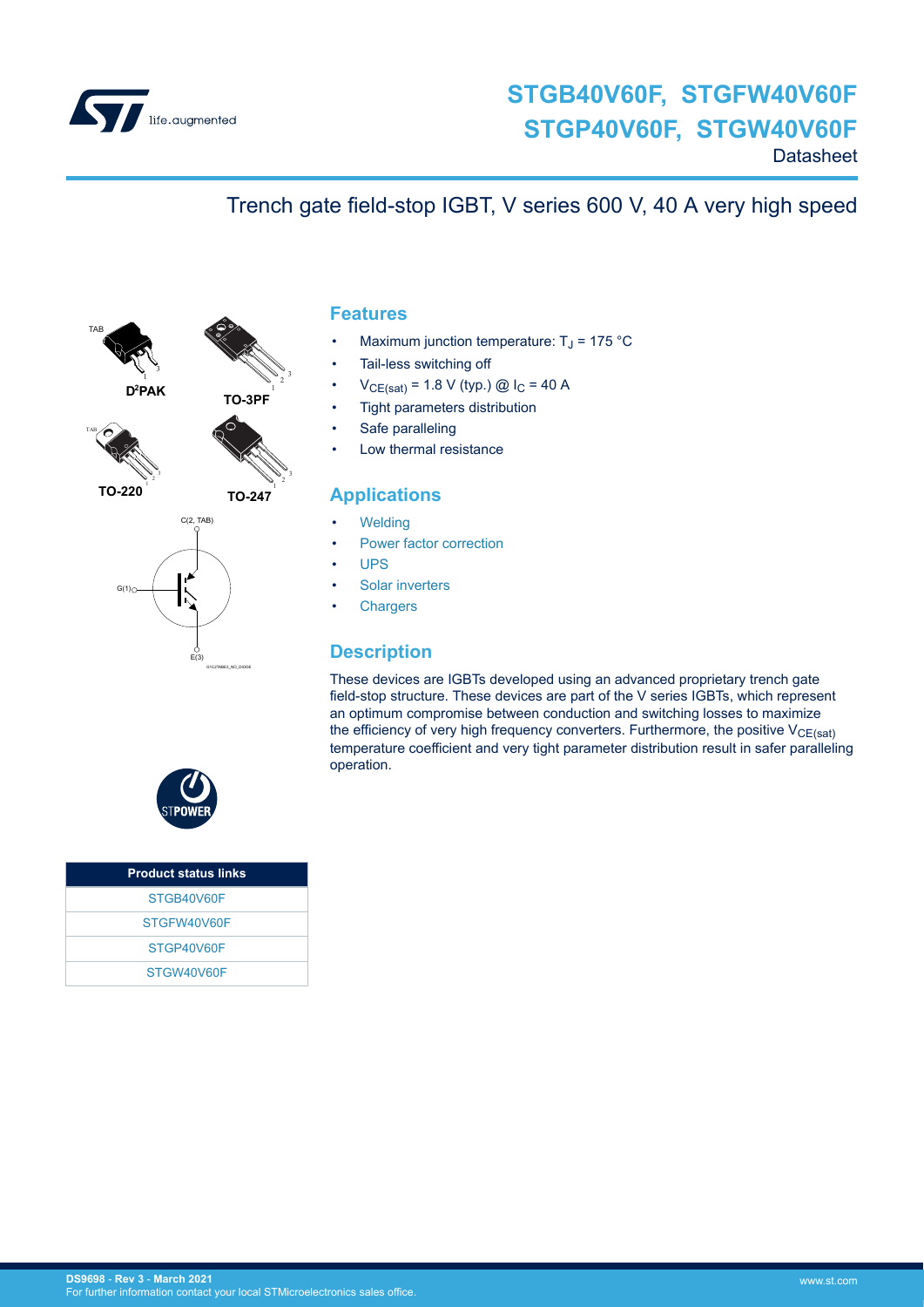<span id="page-1-0"></span>

# **1 Electrical ratings**

|                  |                                                                                                           | <b>Value</b>                         |        |             |
|------------------|-----------------------------------------------------------------------------------------------------------|--------------------------------------|--------|-------------|
| <b>Symbol</b>    | <b>Parameter</b>                                                                                          | D <sup>2</sup> PAK, TO-247,<br>TO-3P | TO-3PF | <b>Unit</b> |
| $V_{CES}$        | Collector-emitter voltage ( $V_{GF} = 0 V$ )                                                              | 600                                  |        | V           |
|                  | Continuous collector current at $T_C = 25$ °C                                                             | 80                                   |        | A           |
| $I_{\rm C}$      | Continuous collector current at $T_C = 100 °C$                                                            | 40                                   |        | A           |
| $I_{CP}^{(1)}$   | Pulsed collector current                                                                                  | 160                                  |        | A           |
| V <sub>GE</sub>  | Gate-emitter voltage                                                                                      | ±20                                  |        | V           |
| $P_{TOT}$        | Total power dissipation at $T_C = 25 °C$                                                                  | 283                                  | 98.5   | W           |
| V <sub>ISO</sub> | Insulation withstand voltage (RMS) from all three leads to<br>external heat sink (t = 1 s; $T_C$ = 25 °C) |                                      | 3.5    | kV          |
| $T_{\text{stg}}$ | Storage temperature range                                                                                 | $-55$ to 150                         |        | $^{\circ}C$ |
| ТJ               | Operating junction temperature range                                                                      | $-55$ to 175                         |        | $^{\circ}C$ |

#### **Table 1. Absolute maximum ratings**

*1. Pulse width is limited by maximum junction temperature.*

#### **Table 2. Thermal data**

| <b>Symbol</b> | <b>Parameter</b>                        | <b>Value</b>  | Unit   |               |
|---------------|-----------------------------------------|---------------|--------|---------------|
|               |                                         | TO-247, TO-3P | TO-3PF |               |
| $R_{thJC}$    | Thermal resistance, junction-to-case    | 0.53          | 1.52   | $\degree$ C/W |
| $R_{thJA}$    | Thermal resistance, junction-to-ambient | 50            |        | $\degree$ C/W |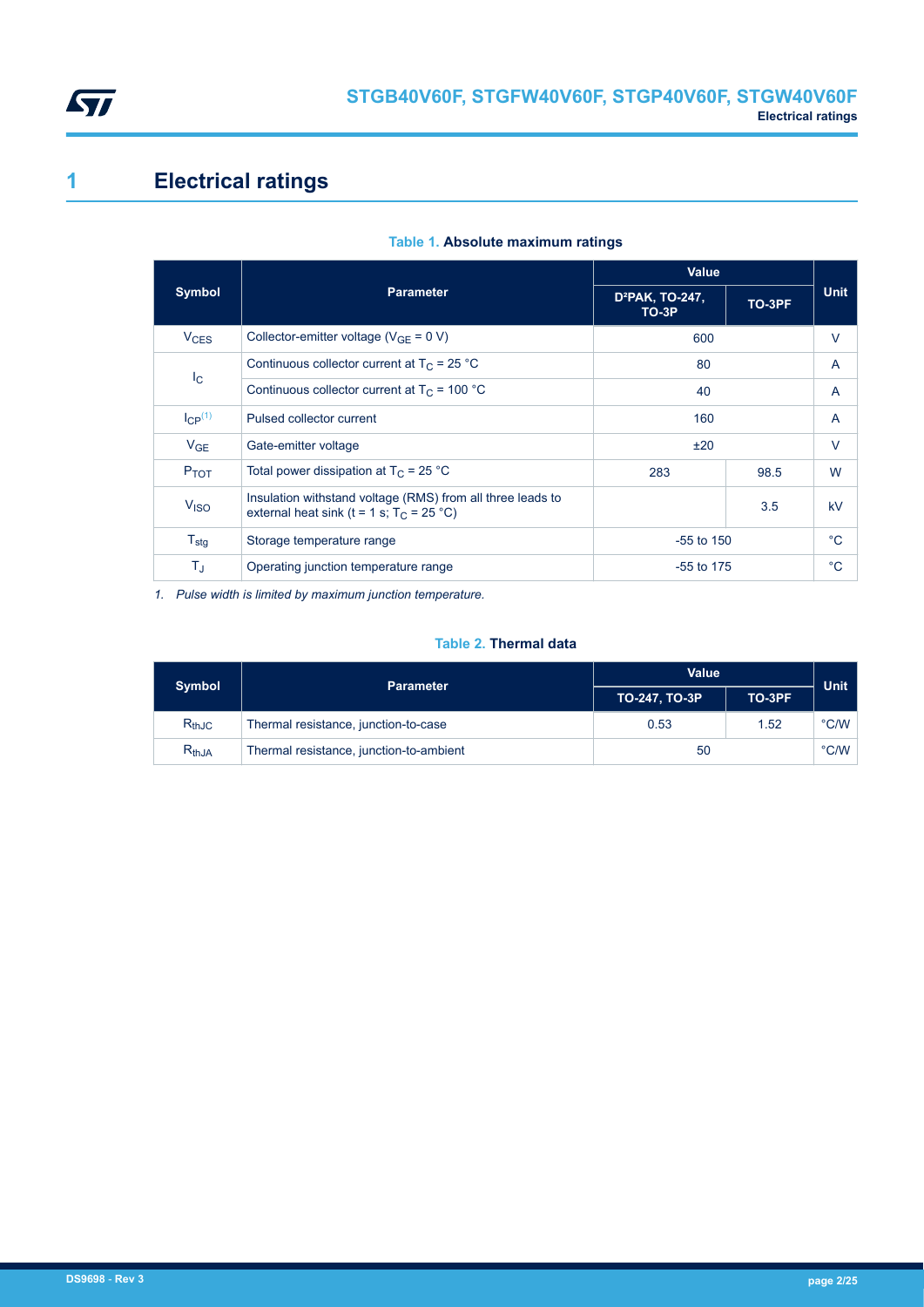<span id="page-2-0"></span>

# **2 Electrical characteristics**

#### $T_J$  = 25 °C unless otherwise specified

| <b>Symbol</b>       | <b>Parameter</b>                        | <b>Test conditions</b>                                          | Min. | Typ. | Max. | <b>Unit</b> |
|---------------------|-----------------------------------------|-----------------------------------------------------------------|------|------|------|-------------|
| $V_{(BR)CES}$       | Collector-emitter breakdown<br>voltage  | $V_{GF} = 0 V, IC = 2 mA$                                       | 600  |      |      | v           |
|                     |                                         | $V_{GE}$ = 15 V, $I_C$ = 40 A                                   |      | 1.8  | 2.3  |             |
| $V_{CE(sat)}$       | Collector-emitter saturation<br>voltage | $V_{GF}$ = 15 V, I <sub>C</sub> = 40 A, T <sub>J</sub> = 125 °C |      | 2.15 |      | V           |
|                     |                                         | $V_{GE}$ = 15 V, I <sub>C</sub> = 40 A, T <sub>1</sub> = 175 °C |      | 2.35 |      |             |
| V <sub>GE(th)</sub> | Gate threshold voltage                  | $V_{CF} = V_{GF}$ , $I_C = 1$ mA                                | 5    | 6    | 7    | v           |
| $I_{CES}$           | Collector cut-off current               | $V_{GE} = 0 V$ , $V_{CE} = 600 V$                               |      |      | 25   | μA          |
| <b>IGES</b>         | Gate-emitter leakage current            | $V_{CF} = 0 V$ , $V_{GF} = \pm 20 V$                            |      |      | ±250 | nA          |

#### **Table 3. Static characteristics**

#### **Table 4. Dynamic characteristics**

| <b>Symbol</b>    | <b>Parameter</b>             | <b>Test conditions</b>                                                                                                   | Min.                     | Typ. | Max.                     | <b>Unit</b> |
|------------------|------------------------------|--------------------------------------------------------------------------------------------------------------------------|--------------------------|------|--------------------------|-------------|
| $C_{\text{ies}}$ | Input capacitance            |                                                                                                                          | $\overline{\phantom{0}}$ | 5400 | -                        | pF          |
| C <sub>oes</sub> | Output capacitance           | $V_{CF}$ = 25 V, f = 1 MHz, $V_{GF}$ = 0 V                                                                               |                          | 220  | $\overline{\phantom{0}}$ | pF          |
| $C_{res}$        | Reverse transfer capacitance |                                                                                                                          |                          | 180  | -                        | pF          |
| $Q_g$            | Total gate charge            | $V_{\text{CC}}$ = 480 V, I <sub>C</sub> = 40 A, V <sub>GF</sub> = 0 to 15 V<br>(see Figure 28. Gate charge test circuit) |                          | 226  | $\overline{\phantom{0}}$ | nC          |
| $Q_{ge}$         | Gate-emitter charge          |                                                                                                                          |                          | 38   | $\overline{\phantom{0}}$ | nC          |
| $Q_{gc}$         | Gate-collector charge        |                                                                                                                          |                          | 95   | $\overline{\phantom{0}}$ | nC          |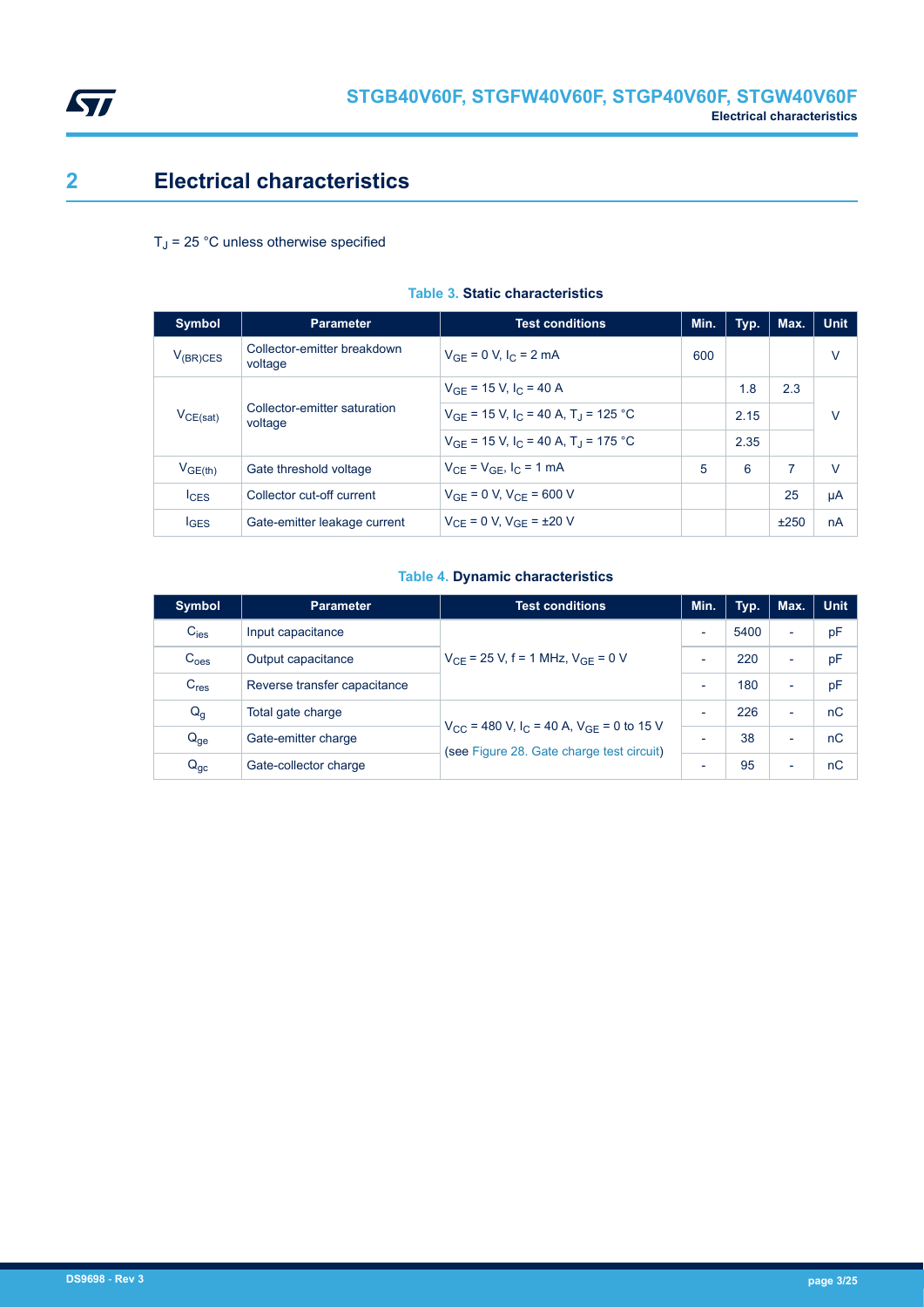| <b>Symbol</b>       | <b>Parameter</b>          | <b>Test conditions</b>                                                                                                                             | Min.                     | Typ. | Max.                     | <b>Unit</b> |
|---------------------|---------------------------|----------------------------------------------------------------------------------------------------------------------------------------------------|--------------------------|------|--------------------------|-------------|
| $t_{d(on)}$         | Turn-on delay time        |                                                                                                                                                    | $\overline{\phantom{a}}$ | 52   | $\overline{\phantom{0}}$ | ns          |
| $t_{r}$             | Current rise time         |                                                                                                                                                    | $\overline{\phantom{a}}$ | 17   | Ξ.                       | ns          |
| $(dil/dt)_{on}$     | Turn-on current slope     |                                                                                                                                                    | $\overline{\phantom{a}}$ | 1850 | $\overline{\phantom{a}}$ | $A/\mu s$   |
| $t_{d(\text{off})}$ | Turn-off delay time       | $V_{CE}$ = 400 V, I <sub>C</sub> = 40 A,<br>$R_G$ = 10 $\Omega$ , $V_{GE}$ = 15 V<br>(see Figure 27. Test circuit for inductive<br>load switching) | $\overline{\phantom{a}}$ | 208  | $\overline{\phantom{0}}$ | ns          |
| tf                  | Current fall time         |                                                                                                                                                    | $\overline{\phantom{a}}$ | 20   | Ξ.                       | ns          |
| $E_{on}^{(1)}$      | Turn-on switching energy  |                                                                                                                                                    | $\overline{\phantom{a}}$ | 456  | ۰                        | μJ          |
| $E_{off}^{(2)}$     | Turn-off switching energy |                                                                                                                                                    | $\overline{\phantom{a}}$ | 411  | $\overline{\phantom{a}}$ | μJ          |
| $E_{ts}$            | Total switching energy    |                                                                                                                                                    |                          | 867  | $\overline{\phantom{0}}$ | μJ          |
| $t_{d(on)}$         | Turn-on delay time        |                                                                                                                                                    | $\overline{\phantom{a}}$ | 52   | $\overline{\phantom{0}}$ | ns          |
| $t_{r}$             | Current rise time         |                                                                                                                                                    | $\overline{\phantom{a}}$ | 21   | Ξ.                       | ns          |
| $(dil/dt)_{on}$     | Turn-on current slope     | $V_{CF}$ = 400 V, I <sub>C</sub> = 40 A,                                                                                                           | $\overline{\phantom{a}}$ | 1538 | $\overline{\phantom{a}}$ | $A/\mu s$   |
| $t_{d(off)}$        | Turn-off-delay time       | $R_G$ = 10 $\Omega$ , $V_{GE}$ = 15 V, T <sub>J</sub> = 175 °C                                                                                     | $\overline{\phantom{a}}$ | 220  | ÷                        | ns          |
| $t_{\rm f}$         | Current fall time         | (see Figure 27. Test circuit for inductive<br>load switching)                                                                                      | $\overline{\phantom{a}}$ | 21   | $\overline{\phantom{a}}$ | ns          |
| $E_{on}^{(1)}$      | Turn-on switching energy  |                                                                                                                                                    | $\overline{\phantom{a}}$ | 1330 | $\overline{\phantom{0}}$ | μJ          |
| $E_{off}^{(2)}$     | Turn-off switching energy |                                                                                                                                                    | $\overline{\phantom{a}}$ | 560  | Ξ.                       | μJ          |
| $E_{ts}$            | Total switching energy    |                                                                                                                                                    | $\overline{\phantom{a}}$ | 1890 | $\overline{\phantom{0}}$ | μJ          |

|  | Table 5. Switching characteristics (inductive load) |  |
|--|-----------------------------------------------------|--|
|  |                                                     |  |

*1. Including the reverse recovery of the external diode. The diode is the same of the co-packed STGW40V60DF.*

*2. Including the tail of the collector current.*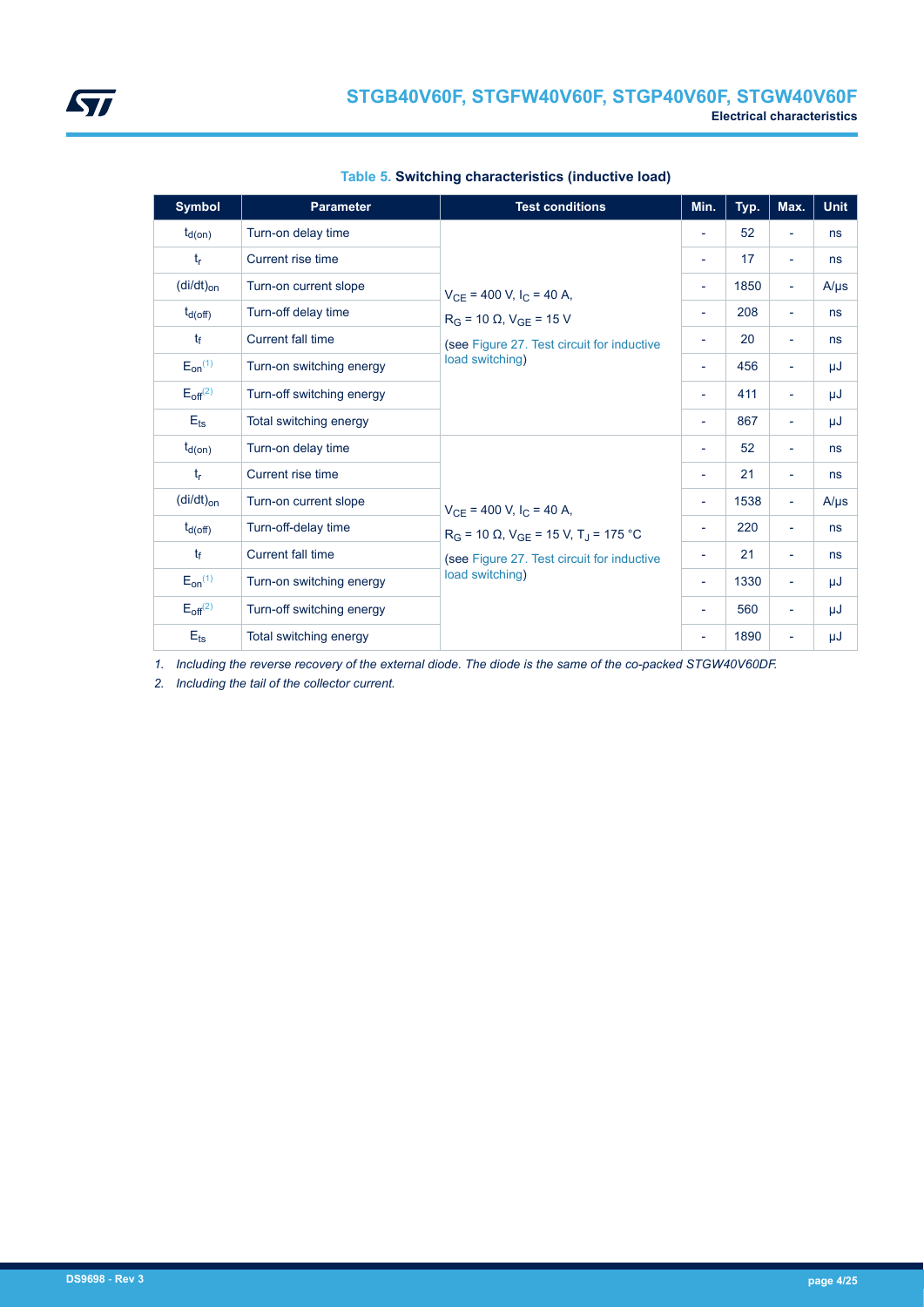<span id="page-4-0"></span>

### **2.1 Electrical characteristics (curves)**







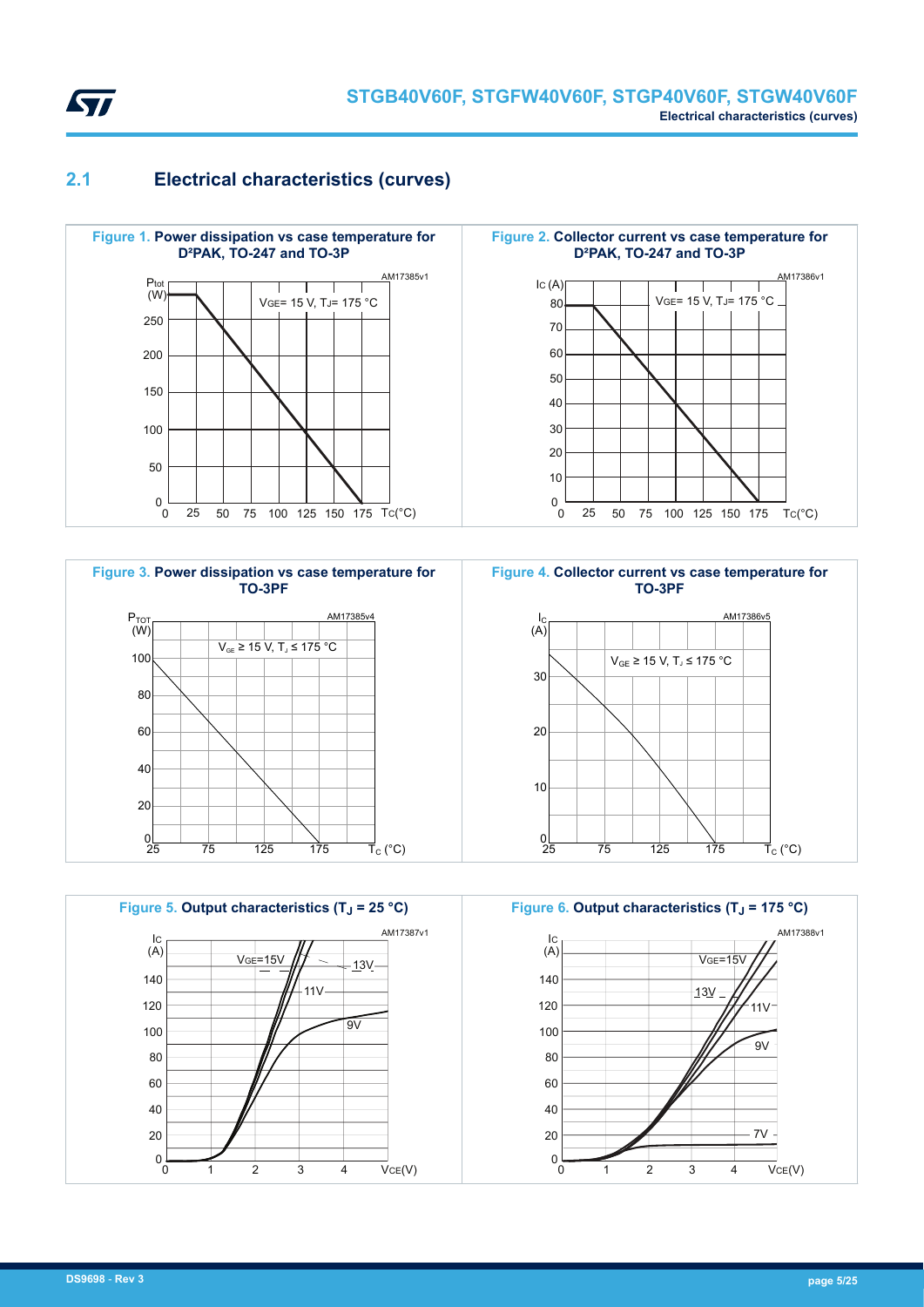



<span id="page-5-0"></span>577





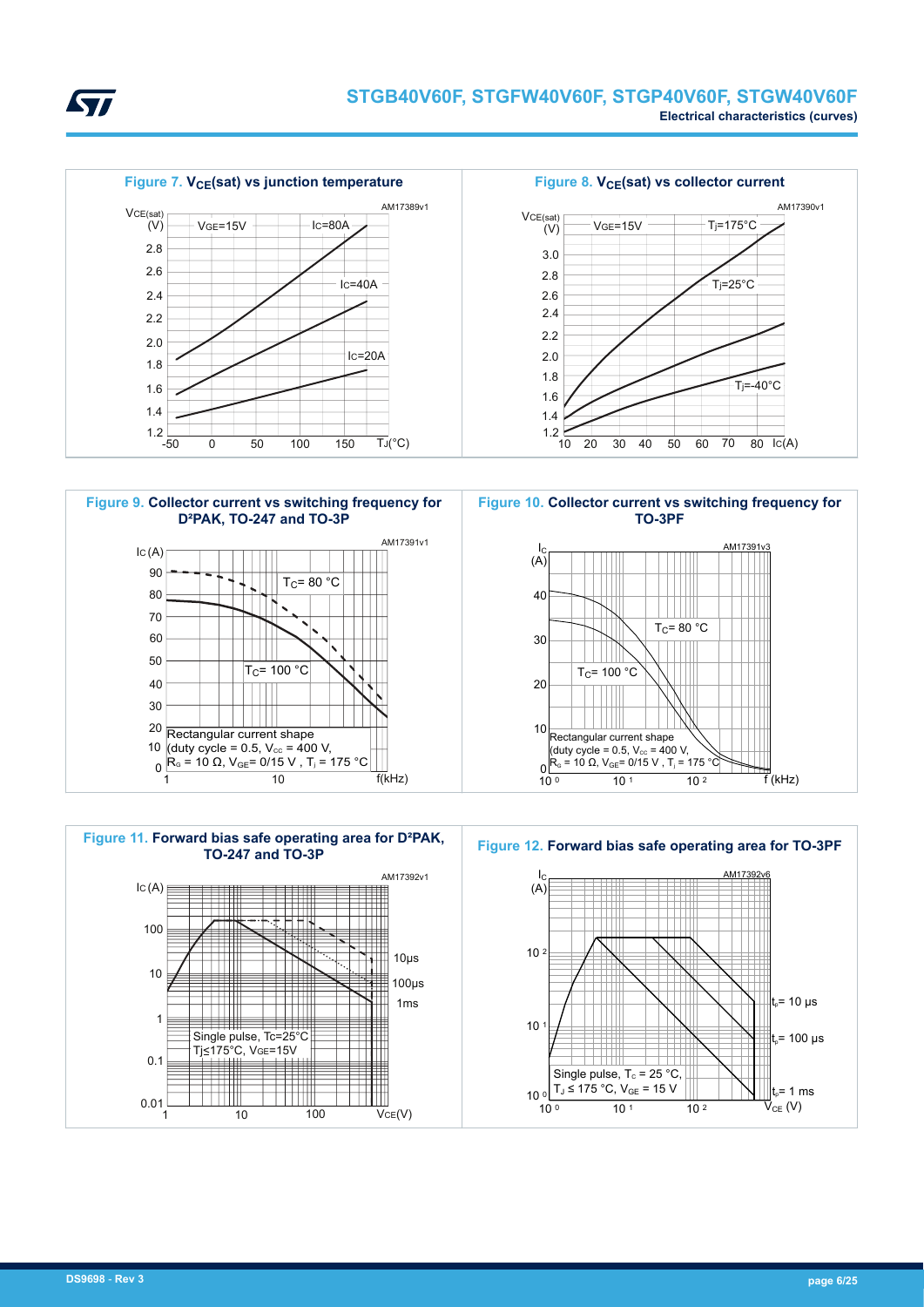









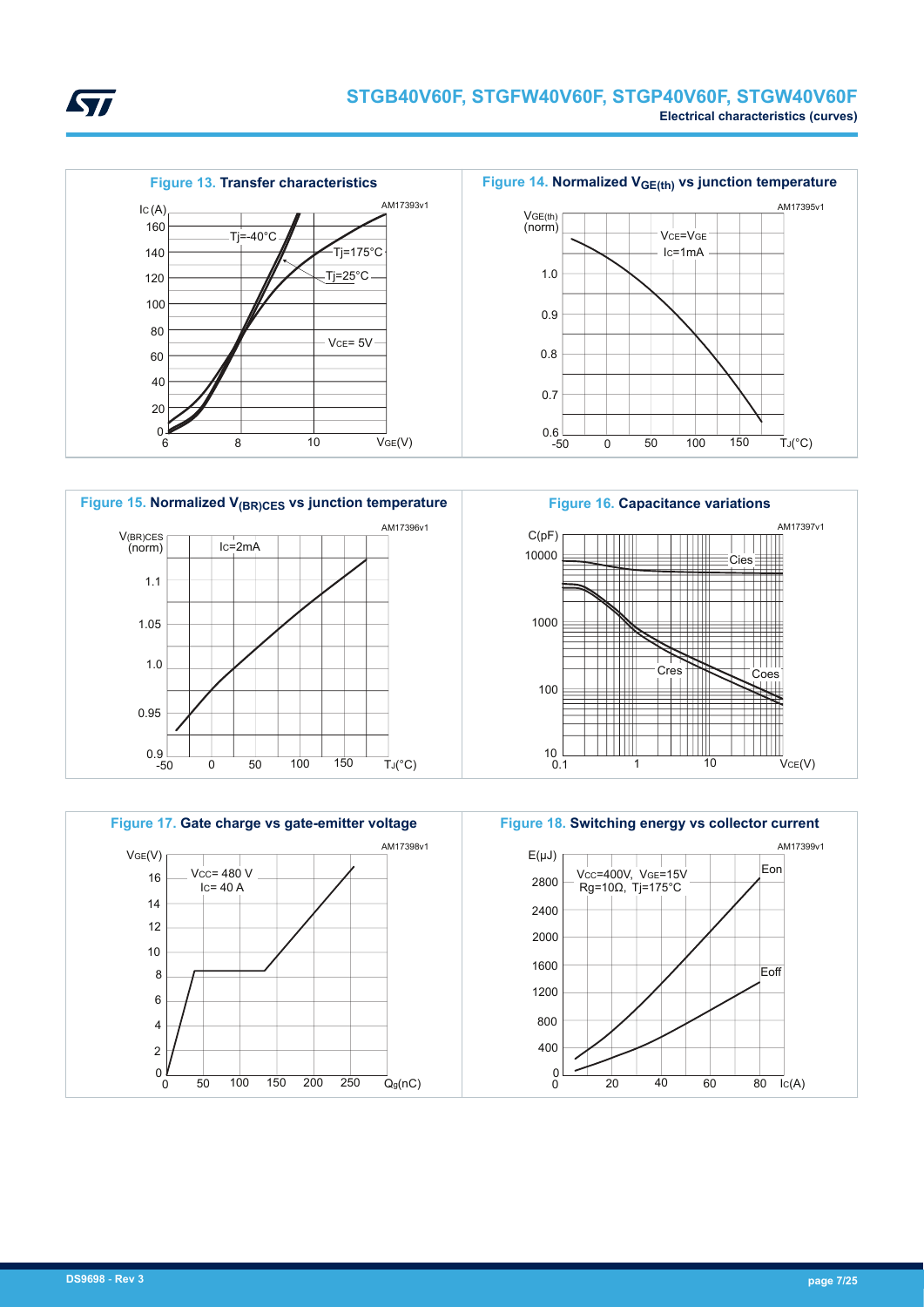







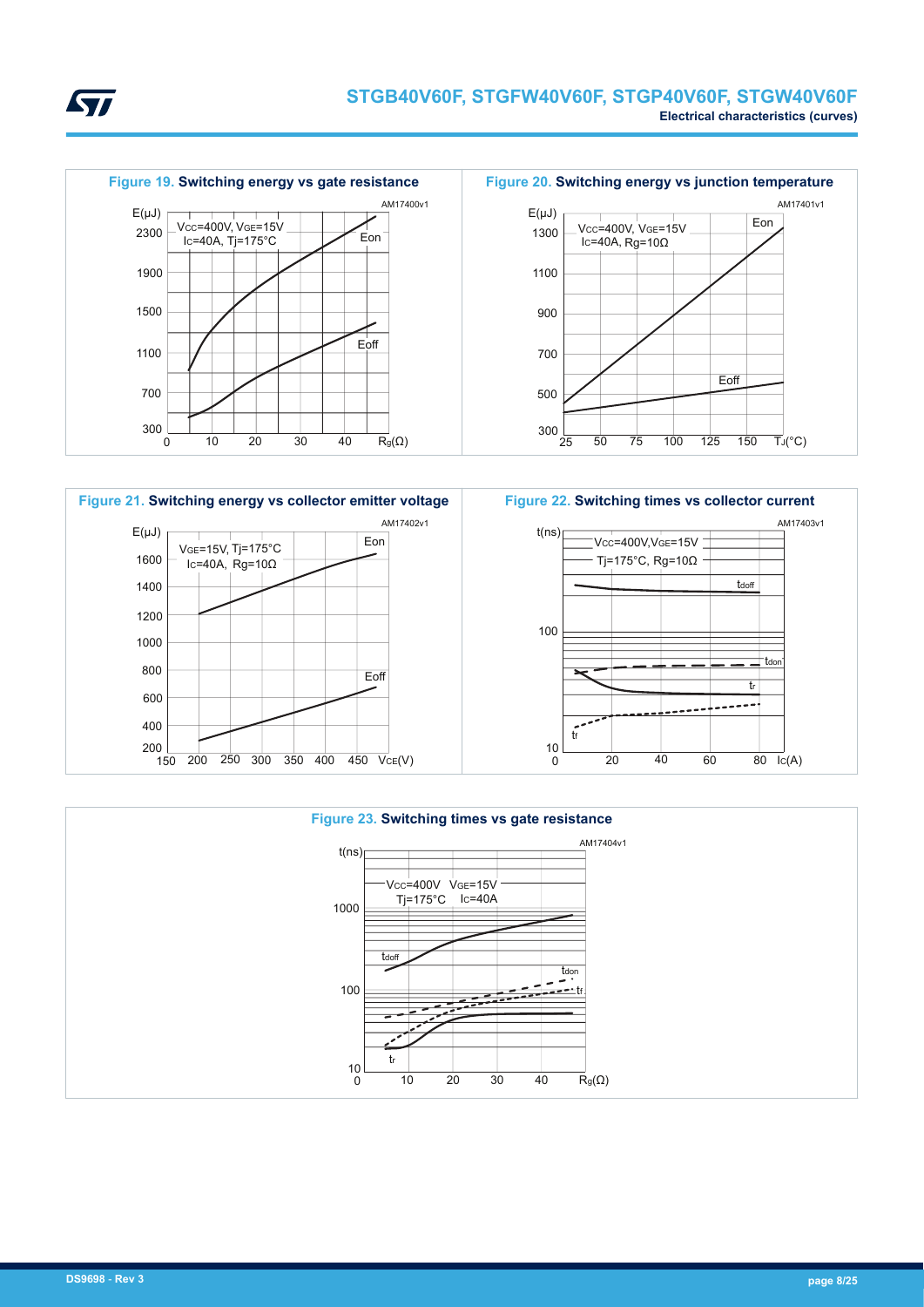





**STI**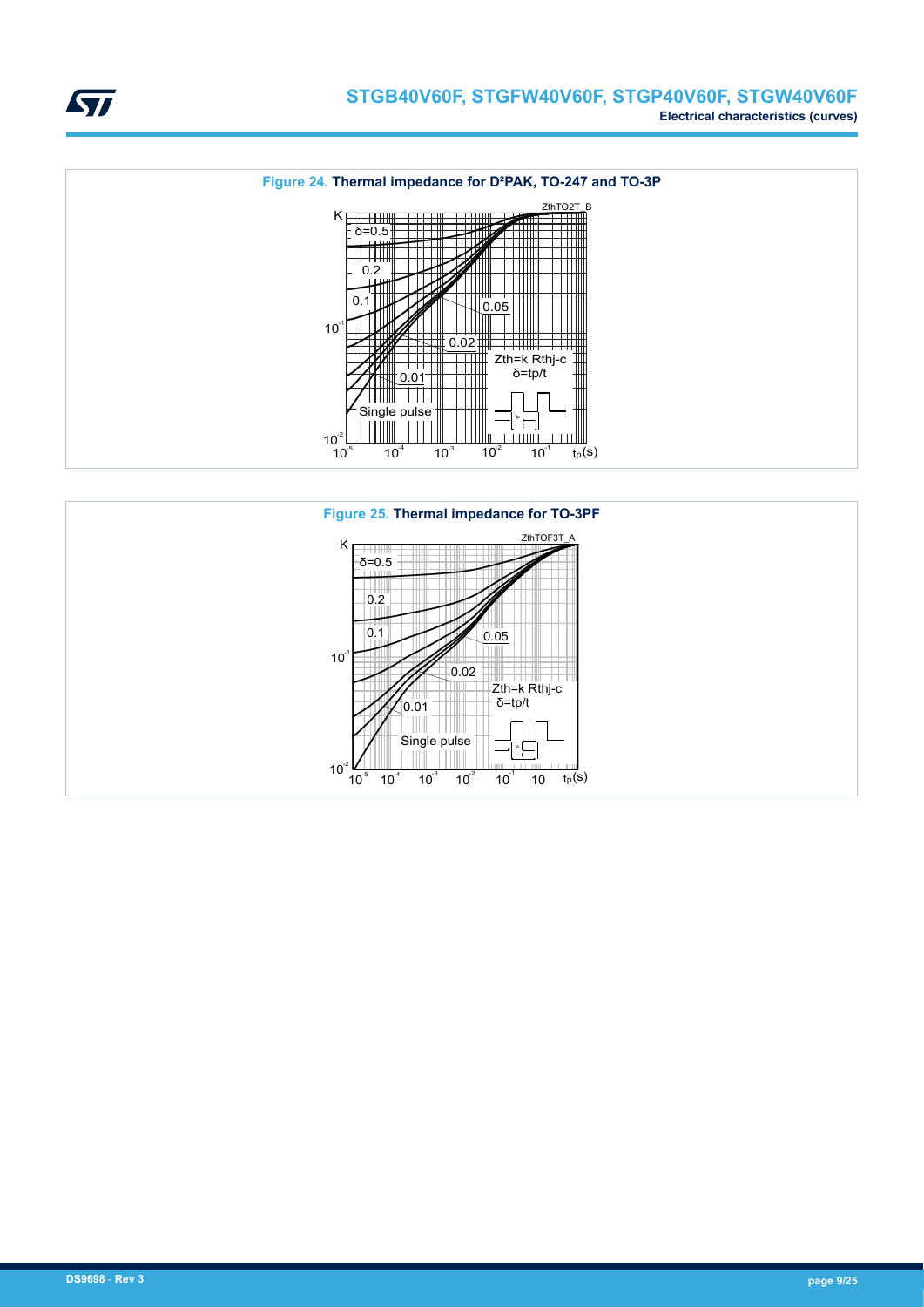<span id="page-9-0"></span>

# **3 Test circuits**





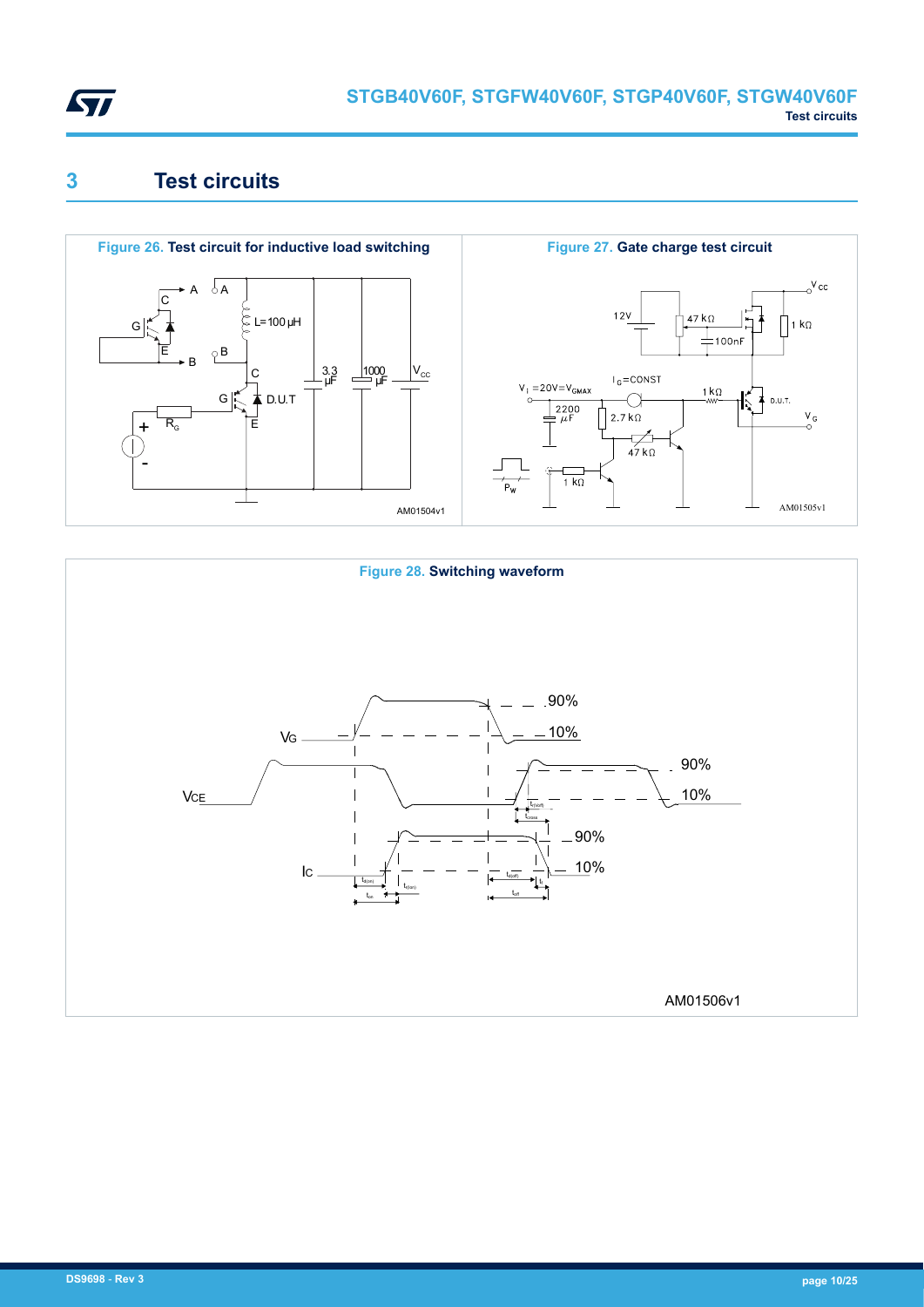<span id="page-10-0"></span>

# **4 Package information**

In order to meet environmental requirements, ST offers these devices in different grades of [ECOPACK](https://www.st.com/ecopack) packages, depending on their level of environmental compliance. ECOPACK specifications, grade definitions and product status are available at: [www.st.com.](http://www.st.com) ECOPACK is an ST trademark.

### **4.1 D²PAK (TO-263) type A2 package information**

#### **Figure 29. D²PAK (TO-263) type A2 package outline**



0079457\_A2\_26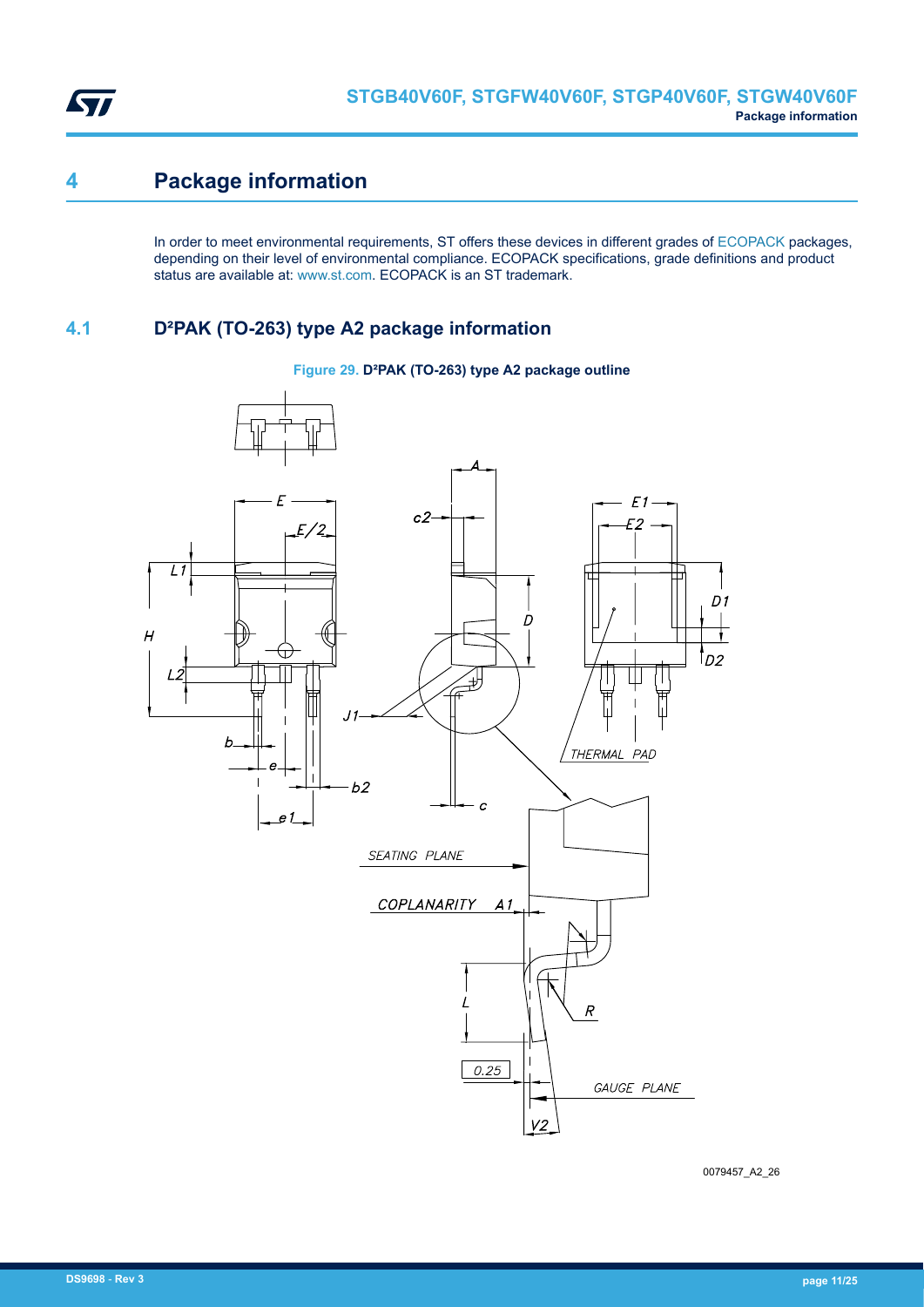| Dim.                    | $\mathbf{mm}$ |      |             |  |  |
|-------------------------|---------------|------|-------------|--|--|
|                         | Min.          | Typ. | Max.        |  |  |
| $\overline{\mathsf{A}}$ | 4.40          |      | 4.60        |  |  |
| A1                      | 0.03          |      | 0.23        |  |  |
| $\mathsf b$             | 0.70          |      | 0.93        |  |  |
| b2                      | 1.14          |      | 1.70        |  |  |
| $\mathbf c$             | 0.45          |      | 0.60        |  |  |
| c2                      | 1.23          |      | 1.36        |  |  |
| $\mathsf D$             | 8.95          |      | 9.35        |  |  |
| D <sub>1</sub>          | 7.50          | 7.75 | 8.00        |  |  |
| D <sub>2</sub>          | 1.10          | 1.30 | 1.50        |  |  |
| $\mathsf E$             | 10.00         |      | 10.40       |  |  |
| E <sub>1</sub>          | 8.70          | 8.90 | 9.10        |  |  |
| E2                      | 7.30          | 7.50 | 7.70        |  |  |
| $\mathbf e$             |               | 2.54 |             |  |  |
| e1                      | 4.88          |      | 5.28        |  |  |
| $\mathsf H$             | 15.00         |      | 15.85       |  |  |
| J <sub>1</sub>          | 2.49          |      | 2.69        |  |  |
| $\mathsf L$             | 2.29          |      | 2.79        |  |  |
| L1                      | 1.27          |      | 1.40        |  |  |
| L2                      | $1.30$        |      | 1.75        |  |  |
| $\mathsf{R}$            |               | 0.40 |             |  |  |
| V <sub>2</sub>          | $0^{\circ}$   |      | $8^{\circ}$ |  |  |

#### **Table 6. D²PAK (TO-263) type A2 package mechanical data**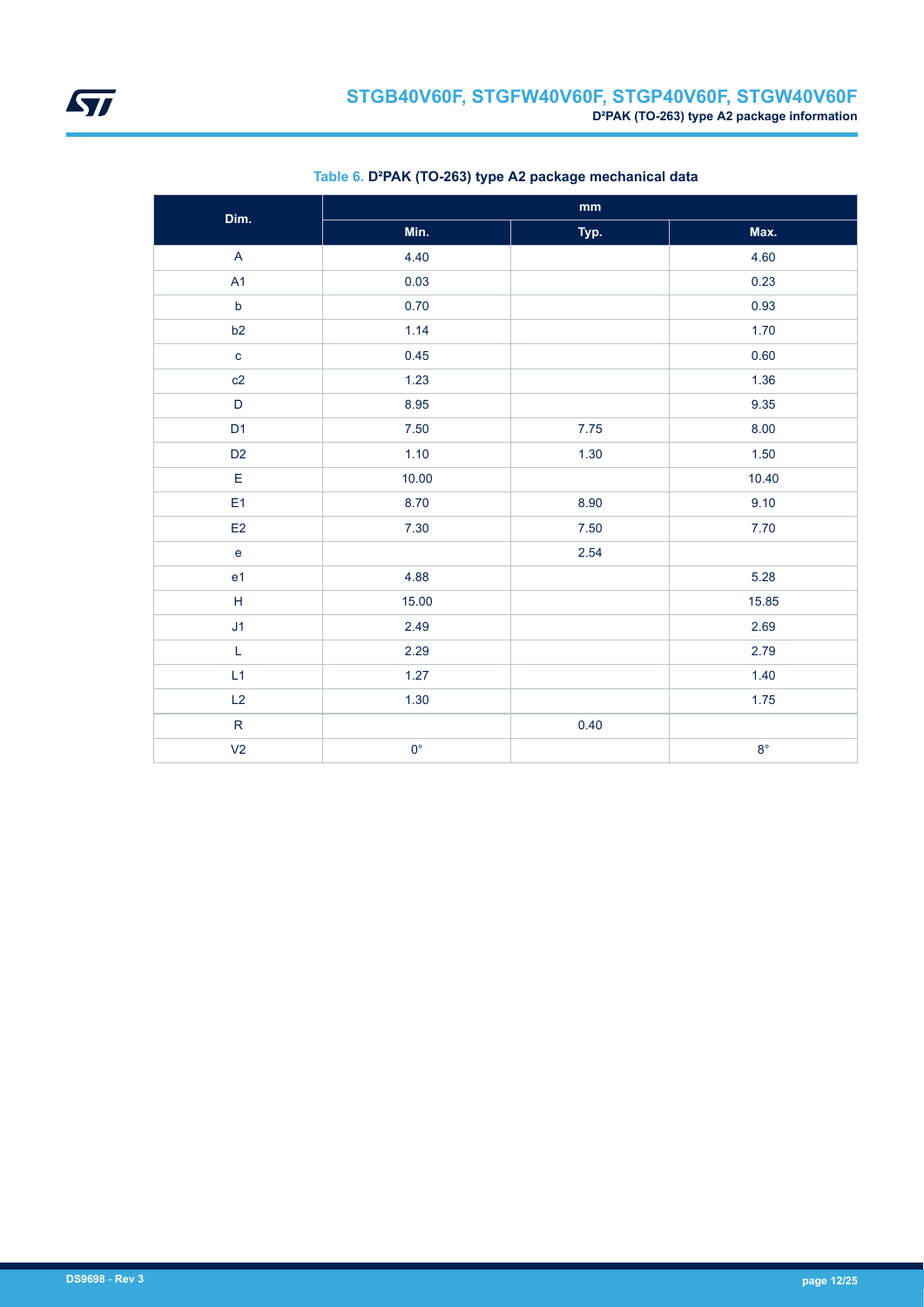

#### **Figure 30. D²PAK (TO-263) recommended footprint (dimensions are in mm)**

Footprint\_26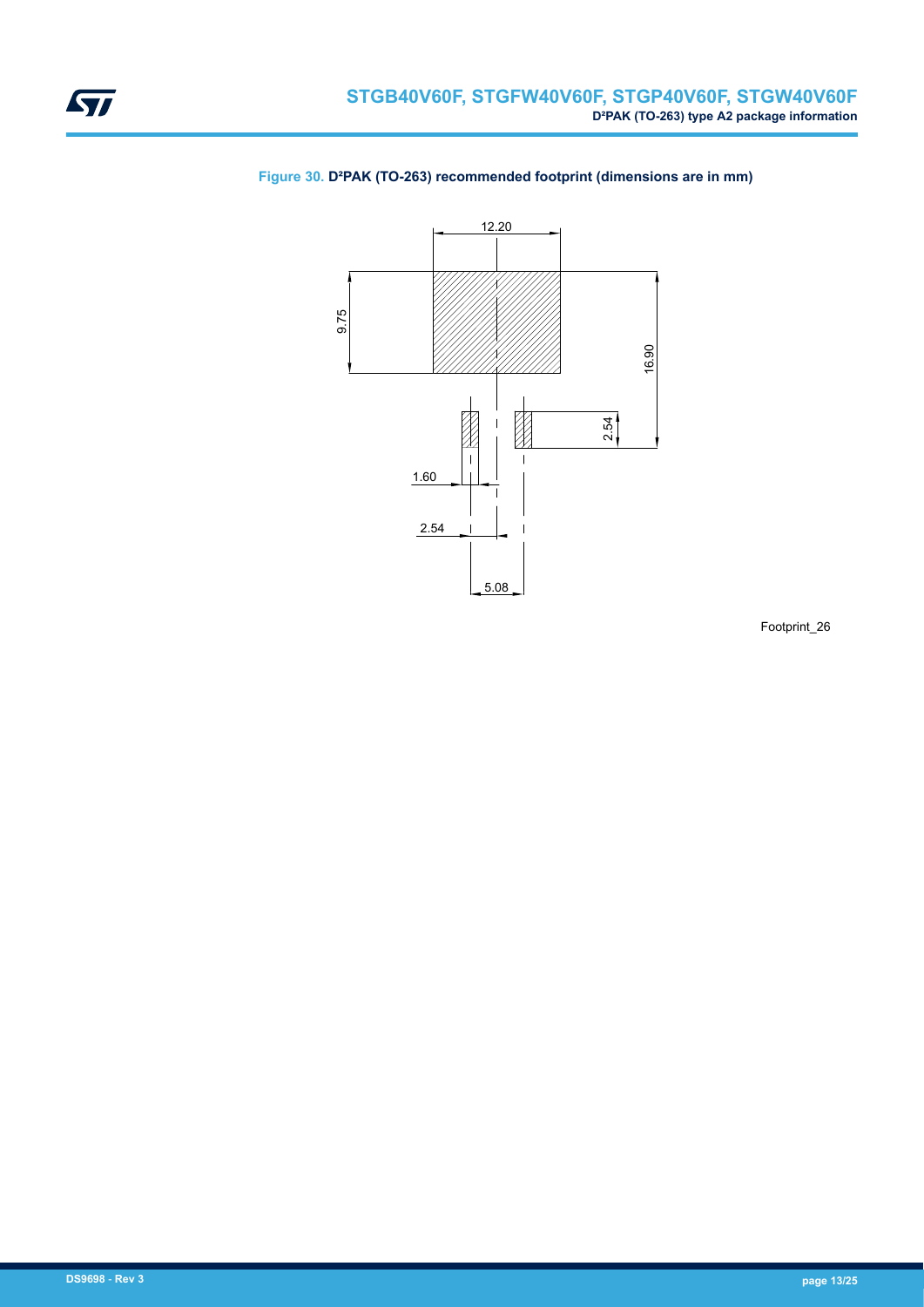<span id="page-13-0"></span>

#### **4.1.1 D²PAK packing information**





AM08852v1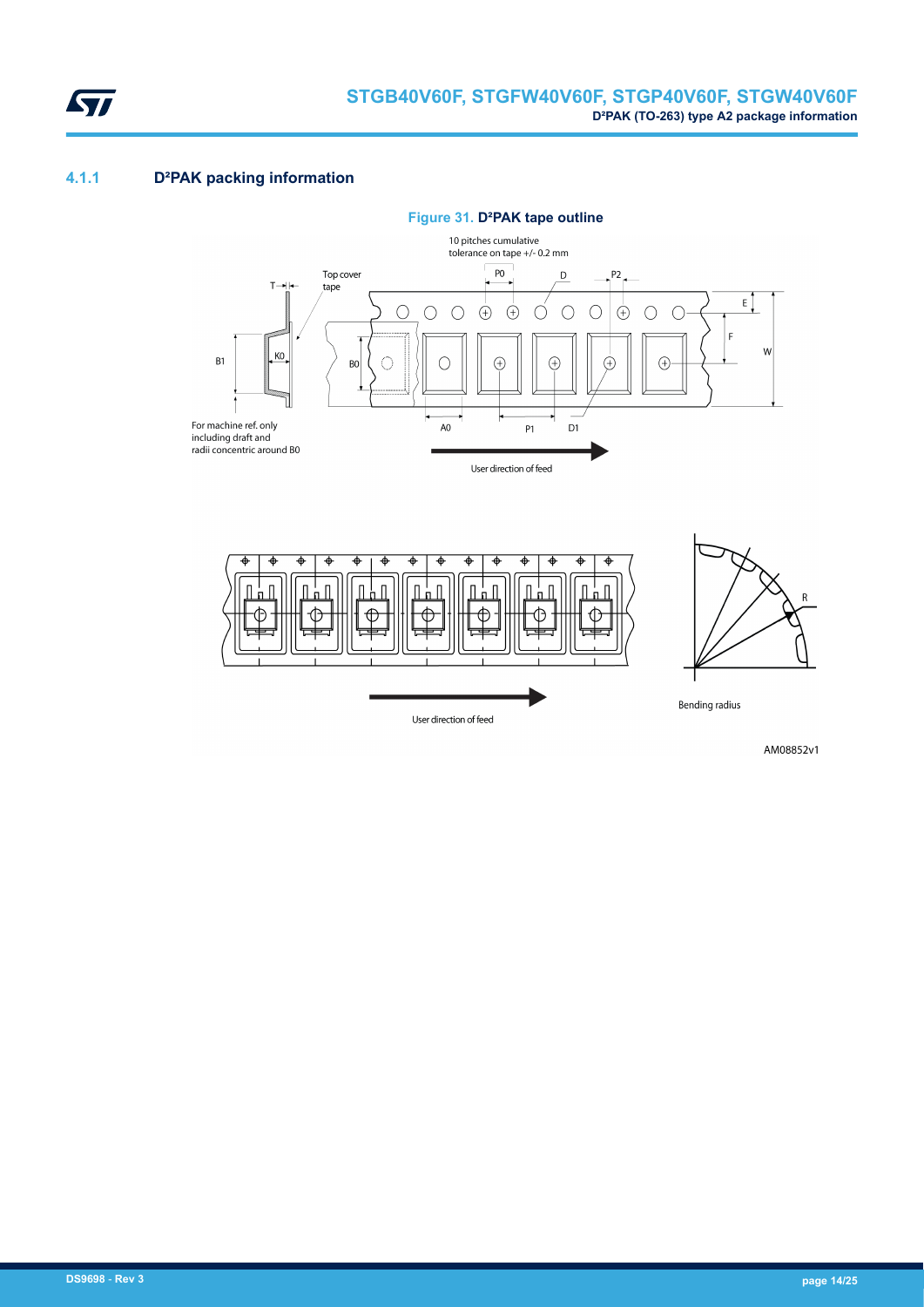

#### **Figure 32. D²PAK reel outline**



AM06038v1

| <b>Tape</b>    |      | Reel |                      |                      |      |
|----------------|------|------|----------------------|----------------------|------|
| Dim.           |      | mm   |                      | mm                   |      |
|                | Min. | Max. | Dim.                 | Min.                 | Max. |
| A <sub>0</sub> | 10.5 | 10.7 | A                    |                      | 330  |
| B <sub>0</sub> | 15.7 | 15.9 | $\sf B$              | 1.5                  |      |
| D              | 1.5  | 1.6  | $\mathsf C$          | 12.8                 | 13.2 |
| D <sub>1</sub> | 1.59 | 1.61 | D                    | 20.2                 |      |
| E              | 1.65 | 1.85 | G                    | 24.4                 | 26.4 |
| F              | 11.4 | 11.6 | ${\sf N}$            | 100                  |      |
| K <sub>0</sub> | 4.8  | 5.0  | T                    |                      | 30.4 |
| P <sub>0</sub> | 3.9  | 4.1  |                      |                      |      |
| P <sub>1</sub> | 11.9 | 12.1 |                      | <b>Base quantity</b> | 1000 |
| P <sub>2</sub> | 1.9  | 2.1  | <b>Bulk quantity</b> |                      | 1000 |
| $\mathsf{R}$   | 50   |      |                      |                      |      |
| T              | 0.25 | 0.35 |                      |                      |      |
| W              | 23.7 | 24.3 |                      |                      |      |

#### **Table 7. D²PAK tape and reel mechanical data**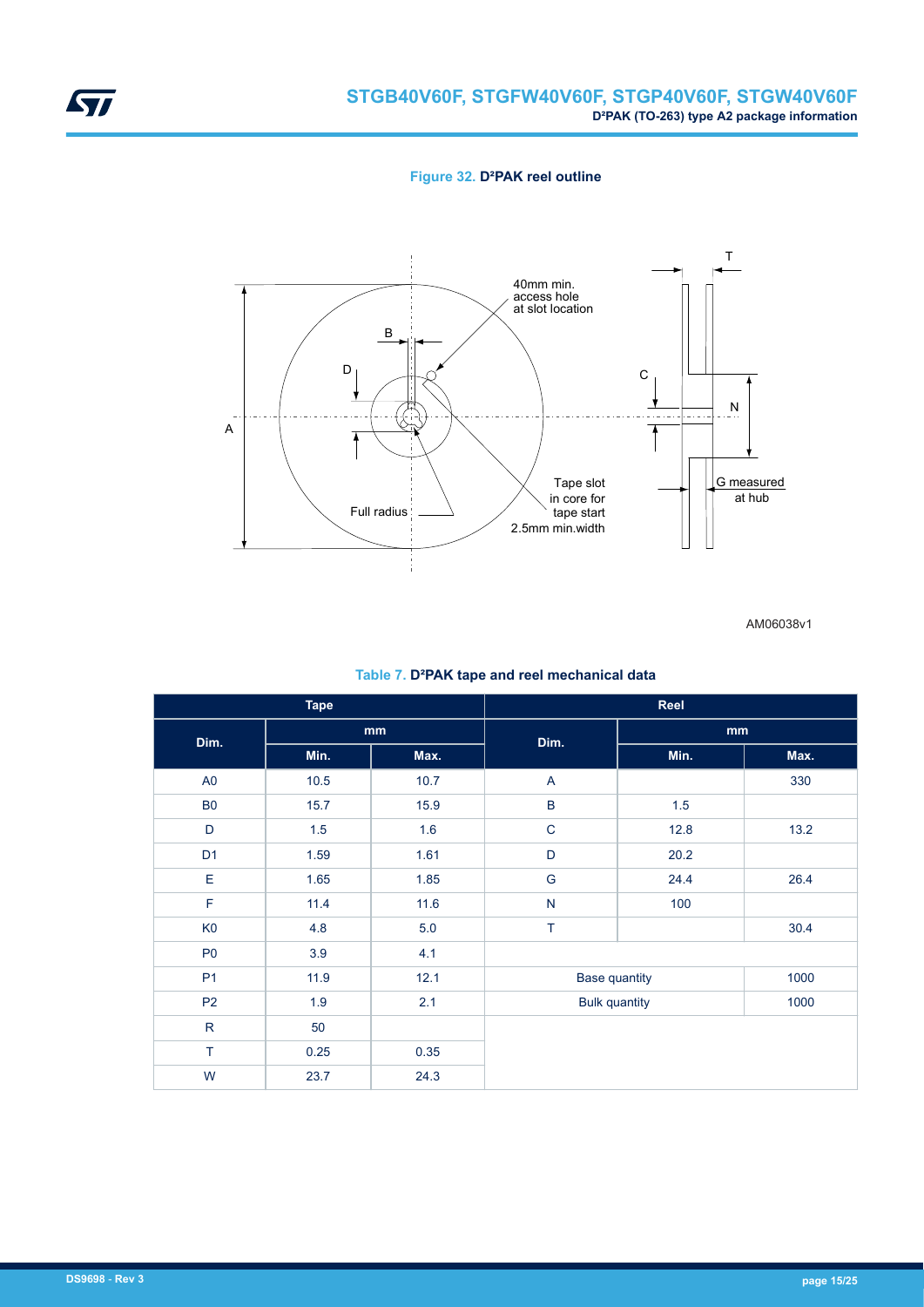

### **4.2 TO-3PF package information**

<span id="page-15-0"></span>ST

**Figure 33. TO-3PF package outline**



**DS9698** - **Rev 3 page 16/25**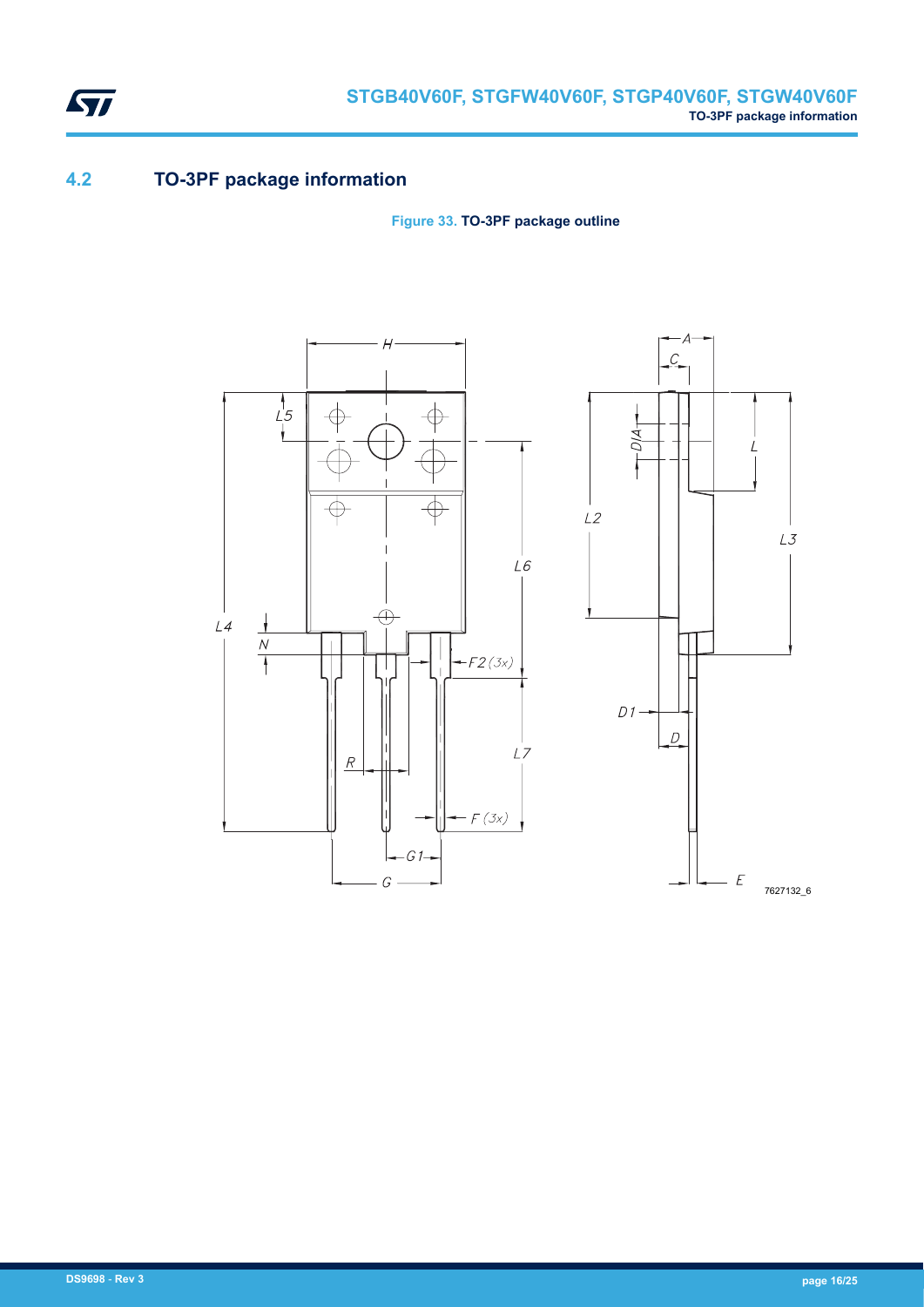

| Dim.           | $\mathop{\text{mm}}\nolimits$ |       |       |  |  |
|----------------|-------------------------------|-------|-------|--|--|
|                | Min.                          | Typ.  | Max.  |  |  |
| A              | 5.30                          |       | 5.70  |  |  |
| $\mathsf C$    | 2.80                          |       | 3.20  |  |  |
| D              | 3.10                          |       | 3.50  |  |  |
| D <sub>1</sub> | 1.80                          |       | 2.20  |  |  |
| E              | 0.80                          |       | 1.10  |  |  |
| $\mathsf F$    | 0.65                          |       | 0.95  |  |  |
| F <sub>2</sub> | 1.80                          |       | 2.20  |  |  |
| ${\mathsf G}$  | 10.30                         |       | 11.50 |  |  |
| G <sub>1</sub> |                               | 5.45  |       |  |  |
| $\mathsf H$    | 15.30                         |       | 15.70 |  |  |
| L              | 9.80                          | 10.00 | 10.20 |  |  |
| L2             | 22.80                         |       | 23.20 |  |  |
| L <sub>3</sub> | 26.30                         |       | 26.70 |  |  |
| L4             | 43.20                         |       | 44.40 |  |  |
| L5             | 4.30                          |       | 4.70  |  |  |
| L6             | 24.30                         |       | 24.70 |  |  |
| L7             | 14.60                         |       | 15.00 |  |  |
| ${\sf N}$      | 1.80                          |       | 2.20  |  |  |
| ${\sf R}$      | $3.80$                        |       | 4.20  |  |  |
| Dia            | 3.40                          |       | 3.80  |  |  |

**Table 8. TO-3PF mechanical data**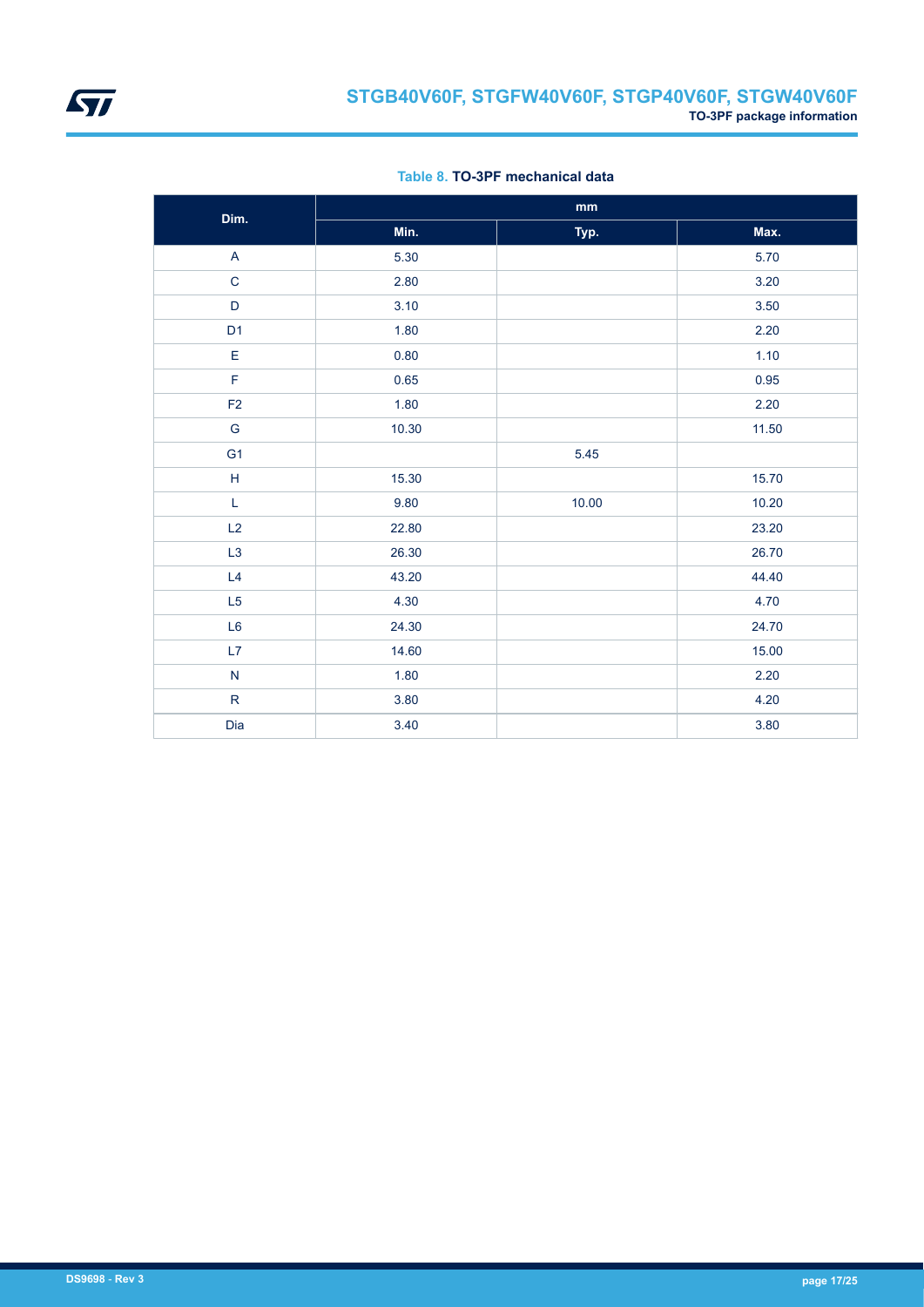<span id="page-17-0"></span>

### **4.3 TO-220 type A package information**

**Figure 34. TO-220 type A package outline**





0015988\_typeA\_Rev\_23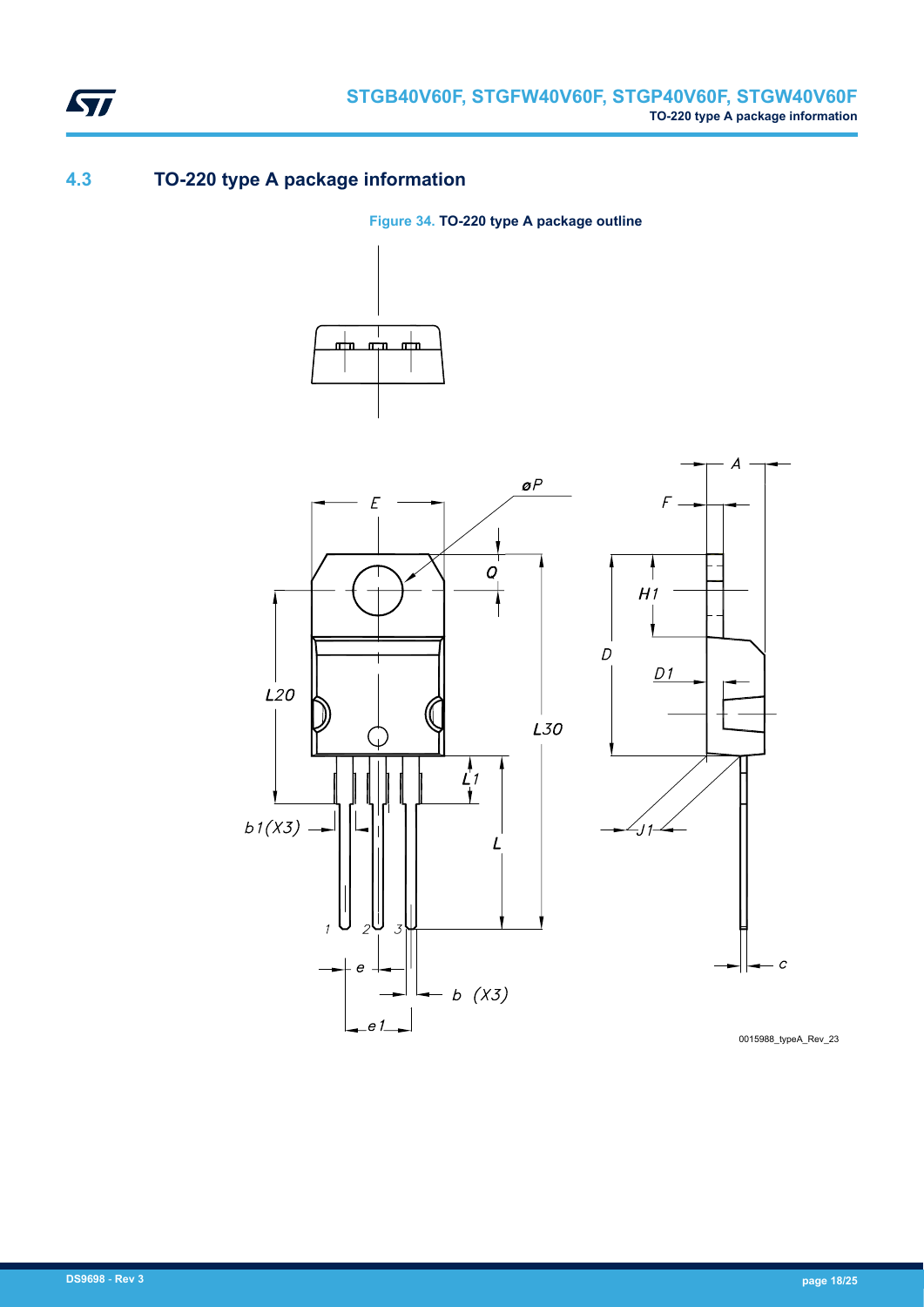| Dim.           | $\mathop{\text{mm}}\nolimits$ |       |       |  |  |
|----------------|-------------------------------|-------|-------|--|--|
|                | Min.                          | Typ.  | Max.  |  |  |
| A              | 4.40                          |       | 4.60  |  |  |
| $\sf b$        | 0.61                          |       | 0.88  |  |  |
| b1             | 1.14                          |       | 1.55  |  |  |
| $\mathbf{C}$   | 0.48                          |       | 0.70  |  |  |
| $\mathsf{D}%$  | 15.25                         |       | 15.75 |  |  |
| D <sub>1</sub> |                               | 1.27  |       |  |  |
| $\mathsf E$    | 10.00                         |       | 10.40 |  |  |
| $\mathsf{e}$   | 2.40                          |       | 2.70  |  |  |
| e <sub>1</sub> | 4.95                          |       | 5.15  |  |  |
| F              | 1.23                          |       | 1.32  |  |  |
| H1             | 6.20                          |       | 6.60  |  |  |
| J1             | 2.40                          |       | 2.72  |  |  |
| $\mathsf L$    | 13.00                         |       | 14.00 |  |  |
| L1             | 3.50                          |       | 3.93  |  |  |
| L20            |                               | 16.40 |       |  |  |
| L30            |                               | 28.90 |       |  |  |
| øP             | 3.75                          |       | 3.85  |  |  |
| $\sf Q$        | 2.65                          |       | 2.95  |  |  |
| Slug flatness  |                               | 0.03  | 0.10  |  |  |

#### **Table 9. TO-220 type A package mechanical data**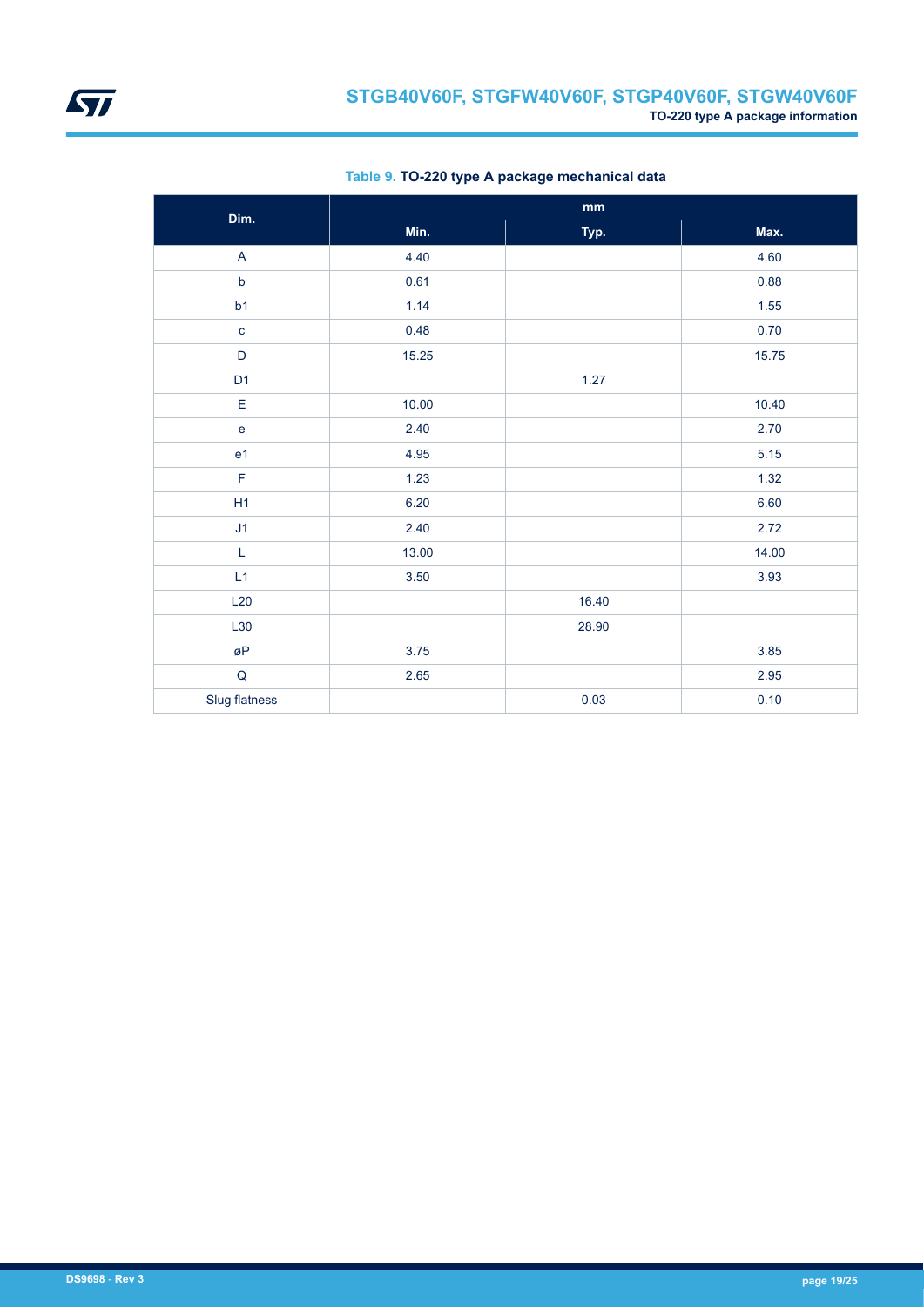<span id="page-19-0"></span>

### **4.4 TO-247 package information**

**Figure 35. TO-247 package outline**



0075325\_9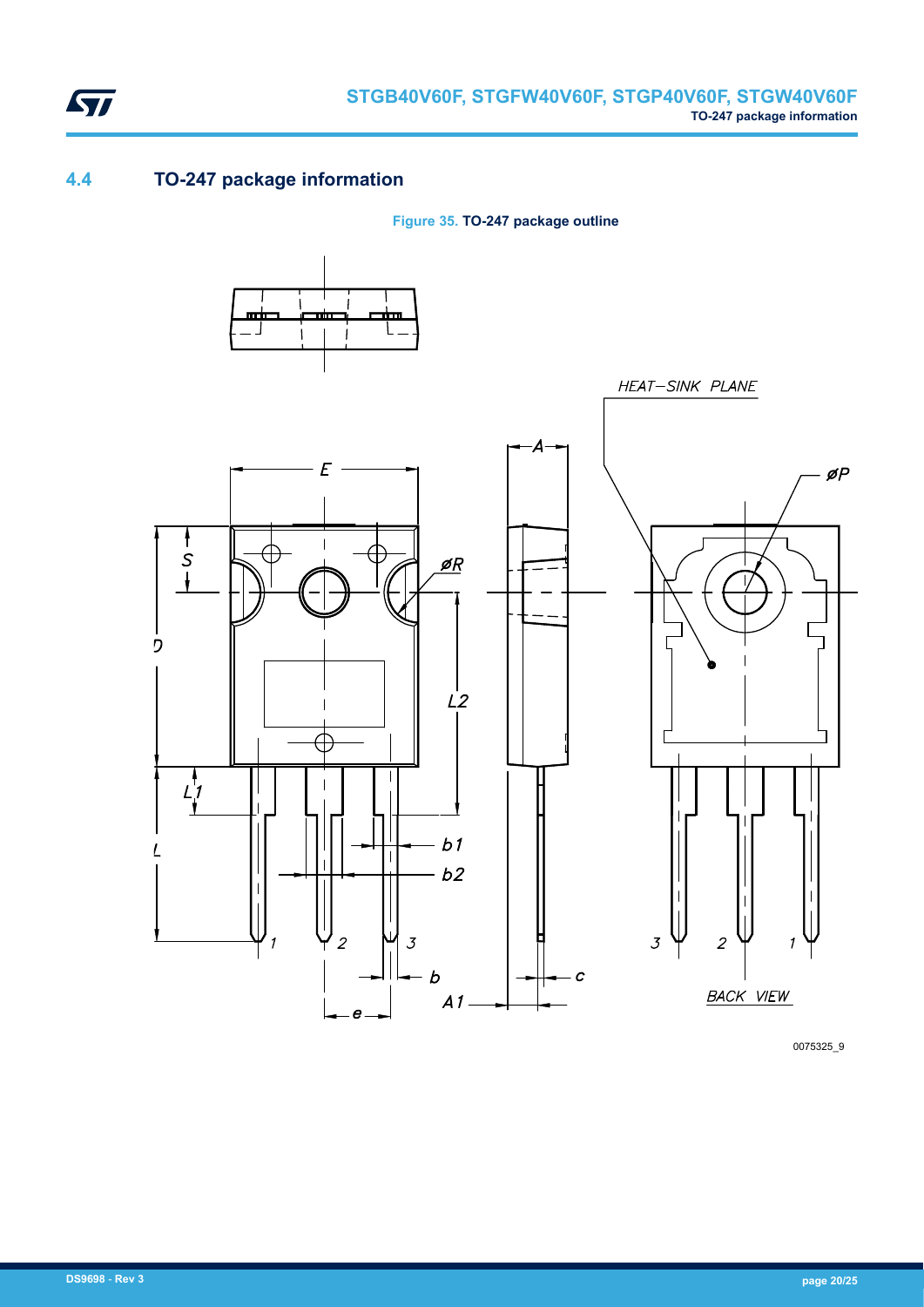|                | mm    |       |       |  |  |
|----------------|-------|-------|-------|--|--|
| Dim.           | Min.  | Typ.  | Max.  |  |  |
| $\mathsf{A}$   | 4.85  |       | 5.15  |  |  |
| A <sub>1</sub> | 2.20  |       | 2.60  |  |  |
| $\mathsf b$    | 1.0   |       | 1.40  |  |  |
| b1             | 2.0   |       | 2.40  |  |  |
| b2             | 3.0   |       | 3.40  |  |  |
| $\mathbf{C}$   | 0.40  |       | 0.80  |  |  |
| $\mathsf D$    | 19.85 |       | 20.15 |  |  |
| E              | 15.45 |       | 15.75 |  |  |
| ${\bf e}$      | 5.30  | 5.45  | 5.60  |  |  |
| L              | 14.20 |       | 14.80 |  |  |
| L1             | 3.70  |       | 4.30  |  |  |
| L2             |       | 18.50 |       |  |  |
| ØP             | 3.55  |       | 3.65  |  |  |
| ØR             | 4.50  |       | 5.50  |  |  |
| $\mathbf S$    | 5.30  | 5.50  | 5.70  |  |  |

#### **Table 10. TO-247 package mechanical data**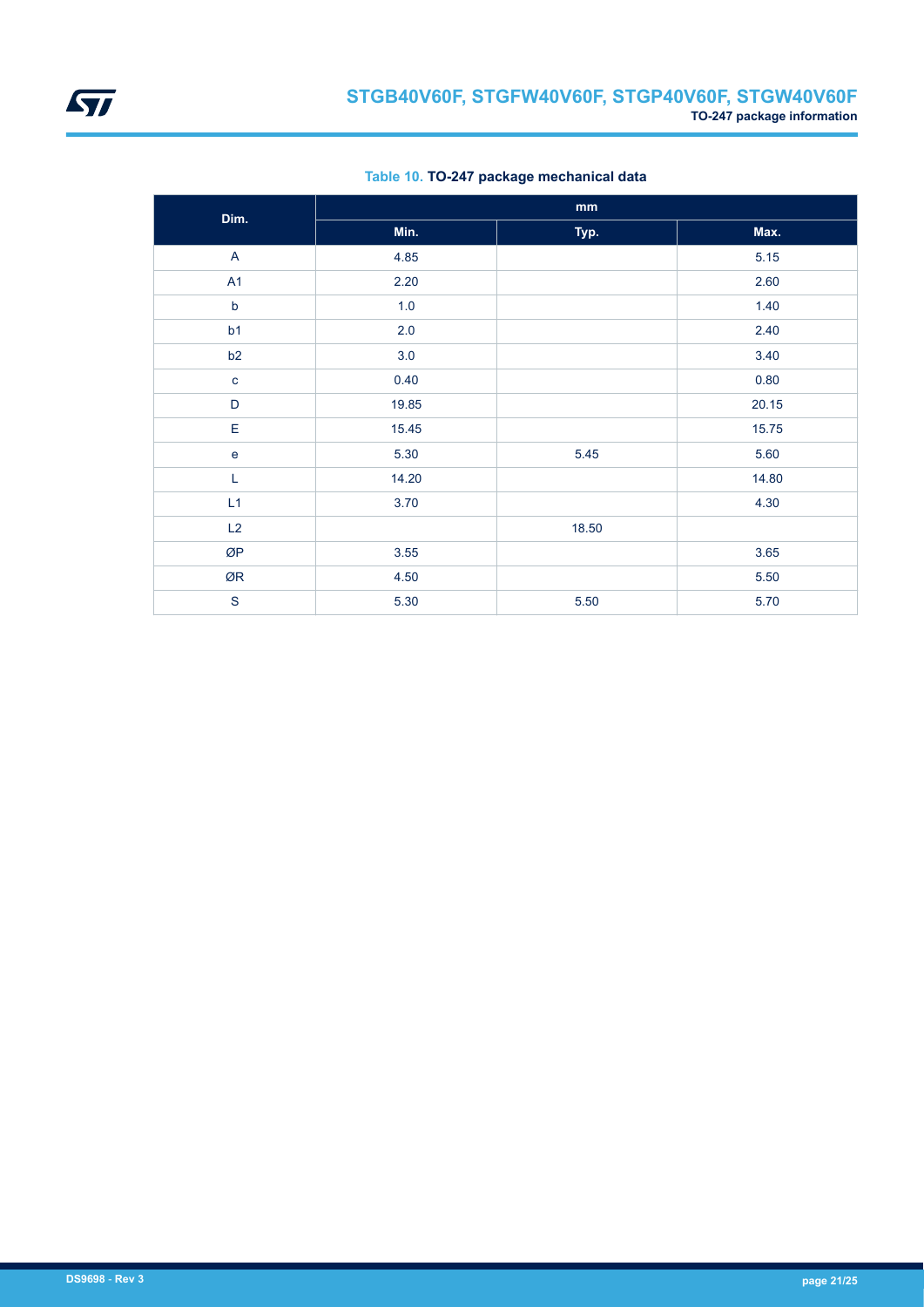<span id="page-21-0"></span>

# **5 Ordering information**

#### **Table 11. Order codes**

| Order code  | <b>Marking</b>  | Package       | Packing       |
|-------------|-----------------|---------------|---------------|
| STGB40V60F  | GB40V60F        | $D^2PAK$      | Tape and reel |
| STGFW40V60F | GFW40V60F       | TO-3PF        |               |
| STGP40V60F  | GP40V60F        | TO-220        | Tube          |
| STGW40V60F  | <b>GW40V60F</b> | <b>TO-247</b> |               |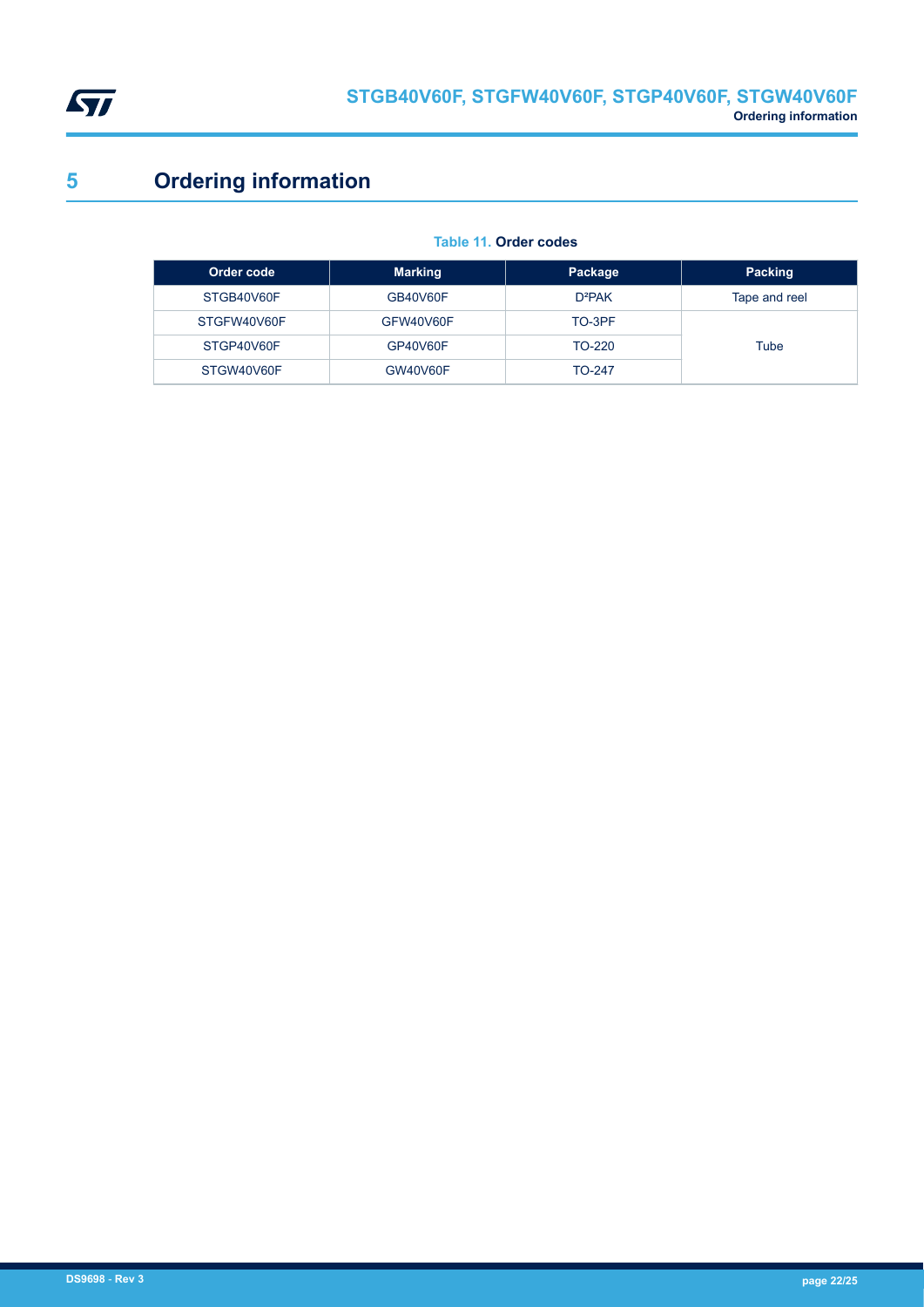<span id="page-22-0"></span>

# **Revision history**

#### **Table 12. Document revision history**

| <b>Date</b> | <b>Revision</b> | <b>Changes</b>                                                                                                                                                                                                                                                                     |  |
|-------------|-----------------|------------------------------------------------------------------------------------------------------------------------------------------------------------------------------------------------------------------------------------------------------------------------------------|--|
| 04-Jun-2013 |                 | Initial release                                                                                                                                                                                                                                                                    |  |
| 23-Apr-2014 | 2               | Updated title, features and description in cover page.                                                                                                                                                                                                                             |  |
|             |                 | Added new device in TO-3PF.                                                                                                                                                                                                                                                        |  |
|             |                 | Updated Table 1: Device summary, Table 2: Absolute maximum ratings Table 3: Thermal data<br>and Section 4: Package mechanical data.                                                                                                                                                |  |
|             |                 | Added Figure 4: Power dissipation vs. case temperature for TO-3PF, Figure 5: Collector<br>current vs. case temperature for TO-3PF. Figure 11: Collector current vs. switching frequency<br>for TO-3PF and Figure 12: Forward bias safe operating area for D2PAK, TO-247 and TO-3P. |  |
|             |                 | Minor text changes.                                                                                                                                                                                                                                                                |  |
| 04-Mar-2021 | 3               | Modified application section on cover page.                                                                                                                                                                                                                                        |  |
|             |                 | Modified Table 1. Absolute maximum ratings. Table 2. Thermal data.                                                                                                                                                                                                                 |  |
|             |                 | Modified Figure 4. Power dissipation vs case temperature for TO-3PF, Figure 5. Collector<br>current vs case temperature for TO-3PF, Figure 11. Collector current vs switching frequency<br>for TO-3PF and Figure 13. Forward bias safe operating area for TO-3PF.                  |  |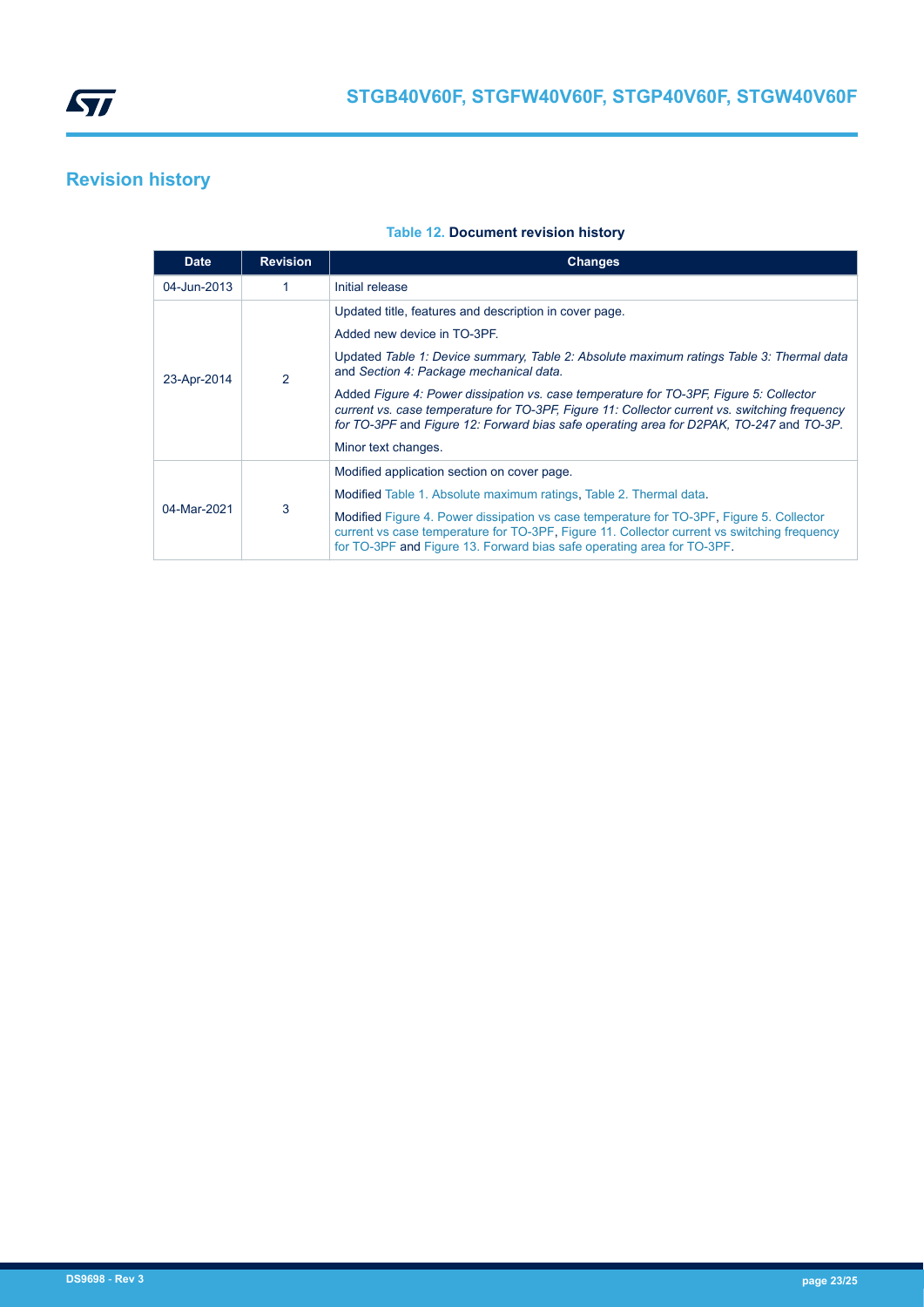

# **Contents**

| $\mathbf 1$             |     |  |  |  |  |  |  |
|-------------------------|-----|--|--|--|--|--|--|
| $\mathbf{2}$            |     |  |  |  |  |  |  |
|                         |     |  |  |  |  |  |  |
| $\mathbf{3}$            |     |  |  |  |  |  |  |
| $\overline{\mathbf{4}}$ |     |  |  |  |  |  |  |
|                         | 4.1 |  |  |  |  |  |  |
|                         |     |  |  |  |  |  |  |
|                         | 4.2 |  |  |  |  |  |  |
|                         | 4.3 |  |  |  |  |  |  |
|                         | 4.4 |  |  |  |  |  |  |
| 5                       |     |  |  |  |  |  |  |
|                         |     |  |  |  |  |  |  |